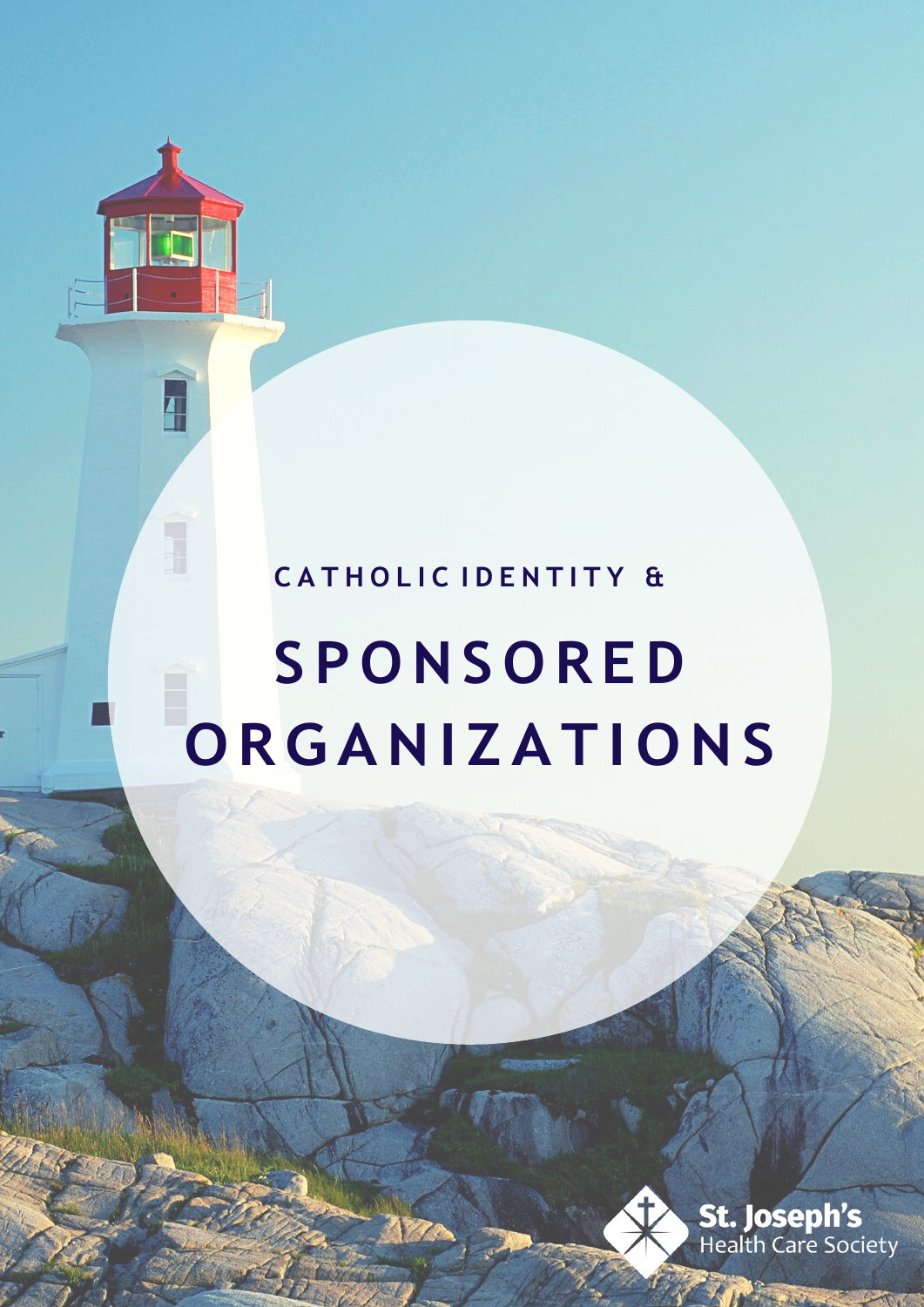

# **Distinctive Elements of Catholic Organizations**

The Code of Canon Law and the Health Ethics Guide articulate distinctive elements that are necessary for any health care organization to be considered a ministry of the Church. These core commitments and characteristics illustrate, in essence, the organization's Catholic identity.

#### **Communion with the Church**

To be recognized as a Catholic organization a health care provider must be in a formal relationship with an authorized Catholic sponsor.

# **Have a Spiritual Purpose**

This means that the health care organization participates in the mission of the Church through enacting the spiritual and corporeal works of mercy.\* This work is designated as a ministry because it is motivated by the Gospel and is part of an enduring faith tradition.

# **Provide Care to People Without Regard or Judgment about a Person's Race, Faith or Circumstances**

In adhering to values such as compassion, equality and justice, the organization carries forward the Gospel accounts of healing, accompaniment, and concern for marginalized individuals and in turn demonstrates its commitment to the inherent dignity of every human person. The Health Ethics Guide is used as a foundational resource for both clinical and organization ethical discernment.